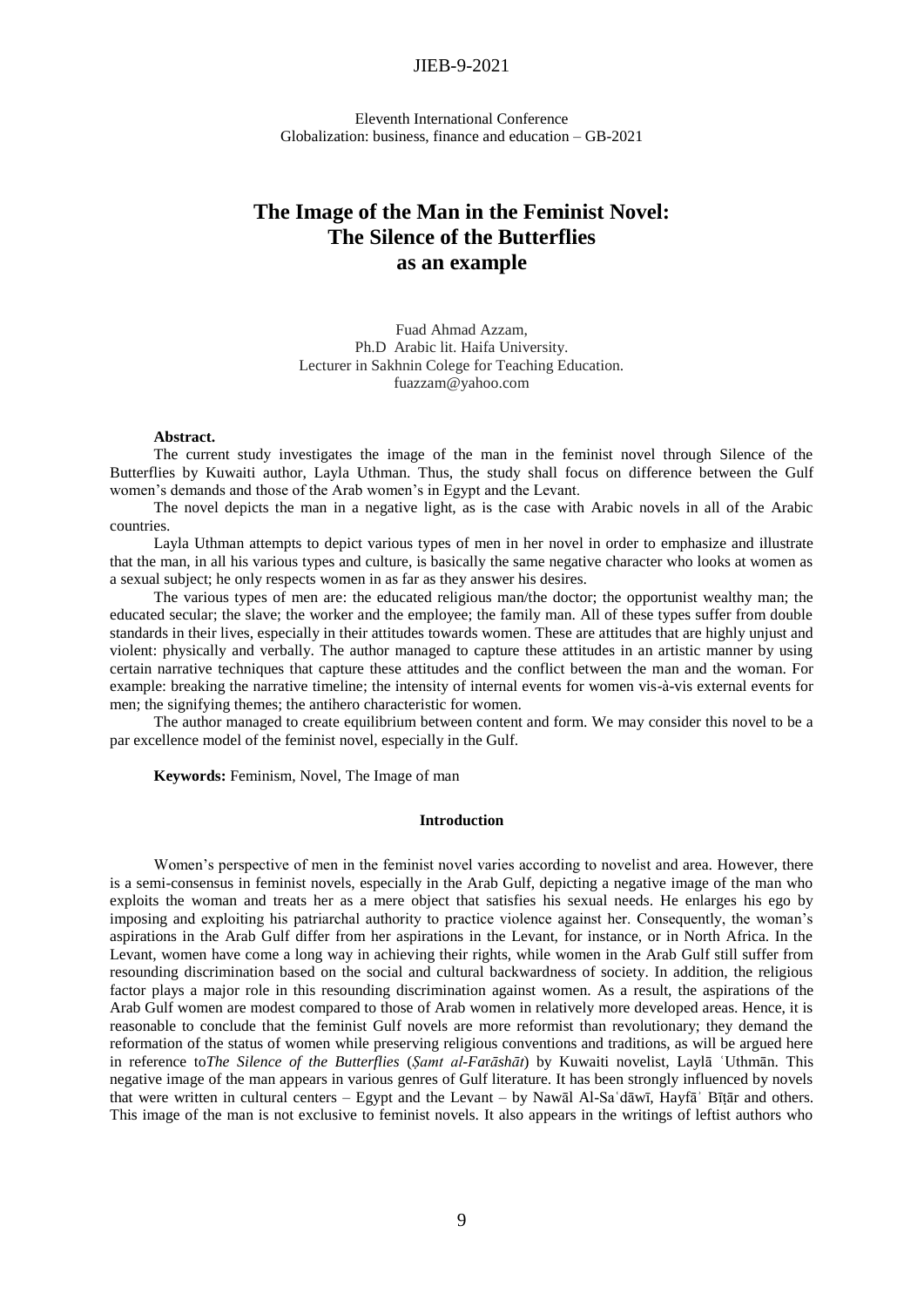deal with the cause of women.<sup>1</sup> Layla 'Uthman depicts men of various types in stories about women's relationships with different types of men. Othman also resorts to a second-class narrative to draw the image of other types of men, as will be later discussed.

*The Silence of the Butterflies* offers 4 main stories united in the universe of the narrator, Nādya, who is the main character. However, these stories will be approached as a single narrative line comprised of 4 interconnected stories through the main character. The story seems particularly special since its events revolve around Nādya, the female, along with certain types of men. These stories are presented as follows: two stories are narrated in a fictional presence: the story of her vocal cord disorder and the surgery; her love story with **ʿ**Aṭiyya and their marriage attempt; in addition to two stories told in flashback: the story of her marriage to old Nāyif and her miserable life in his palace; and the story of her relationship with Dr. Jawād, her college professor. These stories are interwoven with each other through the use of alternation, that is, by telling two stories simultaneously while pausing the narration in one story and resuming the narration in the other once the first narration is paused.<sup>2</sup>

#### There are different types of men:

#### **1. The learned religious man/ physician: double standards**

The character of the physician 'Abd al-Rahmān is an example of the religious businessman who uses a double standard in dealing with his patients. When Nādya goes to see him in the public hospital wearing shorts, he refuses to meet her. Nevertheless, when she goes to see him in his clinic wearing the same shorts, he receives her warmly:

"She knocked on the door and entered. He stood up and said in a most eloquent and soft voice:

- Welcome… come in.

He pointed at the opposite chair.

She sat down trying to make sense of this! It is he himself; the same height, the same drooping beard that covers his entire neck, welcoming me, asking me to sit down […] it is clear. There, he is a public physician with a paycheck and therefore has the right to say yes or no. Here, he is a businessman; he has his own private clinic that feeds him from the pains of the others; he is ready to accept people like me; people who do not conform to the type of clothes that conform with his beliefs" (71).

#### **2. The opportunistic wealthy man**

What distinguishes the wealthy characters in the Gulf is that they use their filthy wealth to enslave others, marry young girls, employ maids and exploit them sexually. In *The Silence of the Butterfiles*, Nāyif is a rich businessman who marries the narrator, Nadia, who is only 17, while he is 60. He cruelly abuses her to the extent of adopting a bizarre sexual act, where he orders his slave **ʿ**Aṭiyya to rape Nadia on their wedding night and then sleep with a maid (Jurjet) on Nādya's bed as she watches. He orders his slave to whip Nādya because she asks him to visit her parents. Four years later, Nādya runs away from misery, imprisonment and silence.

### **3. The learned/ secular who suffers from double standards**

Generally, the learned Arab seems to employ double standards, i.e. one for himself and one for his wife or for women. In *The Silence of the Butterflies*, Nadia the narrator, studies at a college. During her third year, she falls in love with Dr. Jawād who wants to use her to satisfy his needs. What he accepts for himself he does not accept for his wife. Here, his double standard rises to the surface despite the notion that being a learned man, his knowledge should lead him to act fairly to women and not exploit them:

"- Your wife there is alone like a widow. Does she have the right to enjoy herself with people other than you?

- He flounced as if I had hurt one of his sacred beliefs:
- My wife loves me, and she would never do such a thing.
- $[\ldots]$

<u>.</u>

- If she did, I would kill her.

<sup>2</sup> Tzvetan Todorov, "Maqūlāt al-Sard al-Adabī", in: *Ṭarāʾiq Taḥlīl al-Sard al-Adabī*, (trans. Al-Ḥusayn Ṣubḥān & Fu'ād Ṣafā), (Ribāṭ, Ittiḥād Kuttāb al-Maghrib,1992), pp. 56-57.

<sup>&</sup>lt;sup>1</sup> See, for example, *The Gypsies' Suns* by Ḥaydar Ḥaydar. The novel is told from the perspective of a woman (the narrator) who is beaten by her officer brother. The brother shoots her for falling in love with her Palestinian colleague in college. Her father, who grows religious after being secular, imprisons his daughter in the house and forbids her to practice a normal life. Another example is *Two Women on the Seashore* by Ḥanān *al***-***Shaykh* (p.31). The protagonist's father beats her for wearing shorts. See: Haydar Haydar, *Shumūs al-Ghajar*, (1<sup>st</sup> ed.) (Damascus, Ward lil-Ṭibāʿa wa-al-Nashr, 1997); Ḥanān *al***-***Shaykh***,** *Imraʾatān ʿalā Shāṭiʾ al-Baḥr*, (Beirut, Dār al- Ādāb, 2008).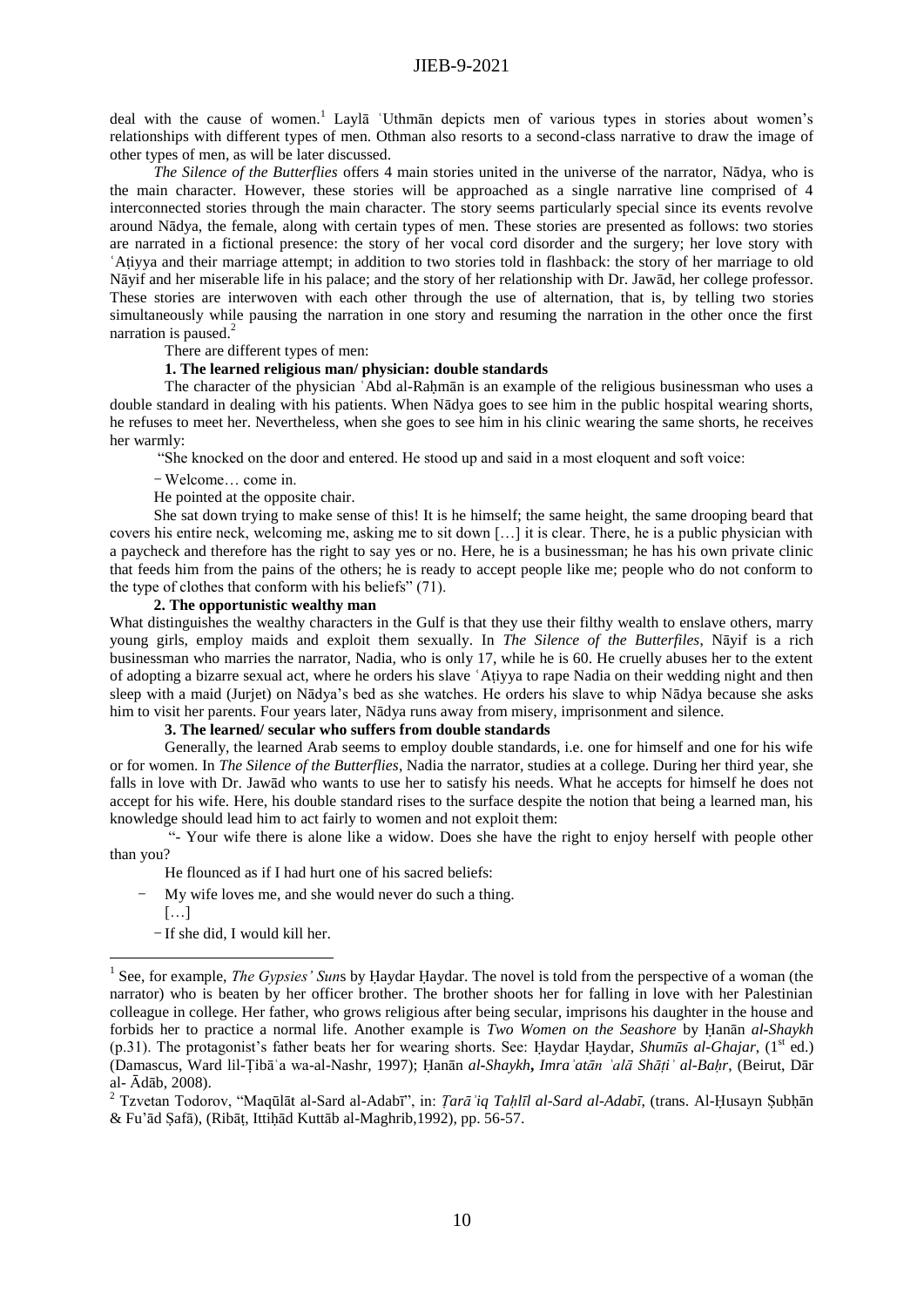I winced… his contradiction frightened me" (142).

# **4. The slave**

What is left of slavery can still be found in the Gulf. The novel presents this through the character of **ʿ**Aṭiyya, who was Nāyif's slave. Following the order of Nāyif, he rapes Nādya on their wedding night. Then he whips her when she asks her husband, Nāyif, to visit her parents. After her husband's death, she employs **ʿ**Aṭiyya in her company and sends him to learn to read and write. She then falls in love with him, but he cannot marry her because of her parents' disapproval, on the one hand, and for psychological reasons, on the other.

#### **5. The young worker/ employee**

The male application of double standards appears again in the story of Nādya's friend, Ṣafā', who falls in love with her family's driver and marries him despite their disapproval. The narrative, from Ṣafā's perspective, tells us how her husband changes and begins to abuse her:

"Can you imagine? Instead of whispering words of love, he used to bite my earlobe, blowing the words: *say my master… my prince*. He used to run around trying to do what I say. Today, he makes me crawl to do what he says.

One time, he threw the car keys in my face, ordering me to clean them […] He told me to bow before his feet and give them a massage every night before he goes to sleep" (273).

### **6. The family man: the father/ brother**

The father of the family uses his patriarchal authority to impose his beliefs on his wife and daughter. For instance, he beats his daughter, Nādya, and forces her to marry Nayef, the old man. In addition, the authority of the brother appears when Fayṣal hits Nādya for wanting to marry **ʿ**Aṭiyya.

Nādya also introduces the subject of incest through the story of ʿĀʾisha, Nādya's student. Her brother rapes her and forces her to remain silent about it. Eventually, ʿĀʾisha commits suicide.

There is an opposing duality in feminist literature and in *The Silence of the Butterflies*: the vulnerable/victim woman – the powerful/exploiting man.

# **How does this position express itself stylistically?**

#### **In terms of time structure:**<sup>3</sup>

The time structure of the novel is fractured by many flashbacks (19 external flashbacks as opposed to 9 segments from the fictional presence).<sup>4</sup> This appears in the lines and tables. Foreshadowing is completely absent from the novel. What does this signify? The novel chooses to fracture time in terms of writing in addition to fracturing time on the level of reality. However, the past controls the present,<sup>5</sup> since the external flashbacks are dominant in terms of number and size. They control the present, which means that the past traditions and time – which is patriarchal time – still control the present, especially on the level of the relationships between man and woman. The Arab woman, in general, and the Gulf woman, in particular, does not own her freedom, and she cannot achieve self-realization. She is forced to remain silent and agree to the decisions of the man who may be her father, brother, physician, or lover etc.

The complete absence of foreshadowing is noticeable through the time structure. This suggests that the horizon of freedom and self-realization is unavailable to the Gulf woman. The Golf woman still waits for a man to take her by hand and help her in everything. The narrator ends the novel by saying: "Oh, **ʿ**Aṭiyya! How I envy you despite my suffering, for now you are a free man who can make his own decision with the valor of knights, whereas I, the weak slave, remain in my prison, waiting for someone to set me free" (286).

#### **In terms of events**

1

#### **The woman/ internal e**v**ents – the man/ external events**

What should probably be noticed in the novel is the extent to which external and dynamic events are dominant in the lives of the male characters as well as the rarity of internal events. Conversely, the internal events dominate the character of Nādya in line with their significance and with the message communicated by the author to the reader. *The Silence of the Butterflies* is generally notable for rendering the man as the one who

See: Sa**ʿ**īd Yaqṭīn, *Infitāḥ al-Naṣṣ al-Riwāʾī*, (Beirut, al-Markaz al-Thaqafī al-ʿArabī, 1989), p. 47.

<sup>3</sup> See: Fuad Azzam "Time Structure in *The Silence of the Butterflies* by Laila Othman", *Al-Carmel – Research in Language and Literature* 34-35 (2013-2014), 145-174.

<sup>&</sup>lt;sup>4</sup> There are three very short internal flashbacks. Since each one is merely two lines and is insignificant, I did not include them in the tables which appear on pages: 38, 188, 220.

<sup>5</sup> In this regard, scholar Sa**ʿ**īd Yaqṭīn says: "Through discourse time, the time of the story is "stolen" as a raw material. Therefore, when moving from the time of the story to the time of discourse, we basically move from the mentally real-life experience (of common nature) to the subjective experience (the author's) which seeks to embody a special perspective on time illustrating the aspect of "discoursing" the mentally real-life in order to materialize as a perceptual "psychological reality" through the self's relationship with time […] thus, the subjective experience is rendered through the perception of time. This is reflected in writing on the aesthetic and indicative levels. In the former, the common mental aspect is "fractured" in the receiver, through which the indicative aspect of this "fracturing" is produced by the very act of reading.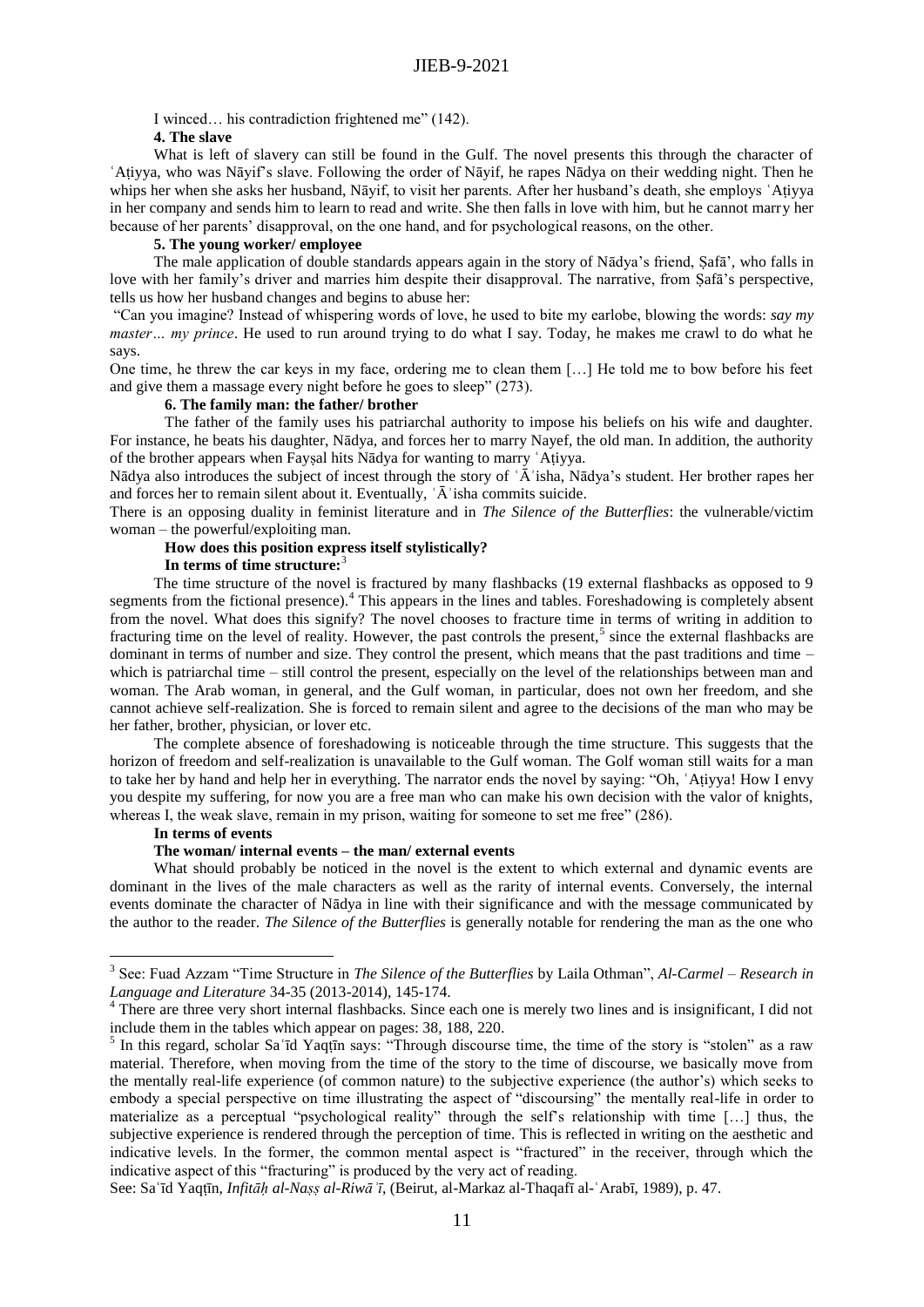# JIEB-9-2021

initiates external dynamic actions, whereas the actions of the narrator/woman are mainly *re*actions; principally in the form of internal events expressing the injustice that she experiences and the lack of independence. Consequently, her situation imposes upon her a state of silence where she can only express her suffering through internal events: interior dialogue, stream of consciousness, dreams and feelings. The external events are expressed through dialogues between characters as well as in narrative scenes mirrored in the external events. Most of these events are characterized by physical, verbal or mental violence; or by the attempt to impose the will and desires of men upon the narrator, who represents women: "Since the first night, he wanted to teach me the first lesson. I was still cozily sitting in the comfortable couch inside the marvelous bedroom in his palace. He took off his ʿiqāl and ʿAntara. His head appeared as shiny as a bowl of stainless steel. He turned to me [the narrator] with a voice stripped of any tenderness:

"Listen. From now on, you will have to get used to silence. The secrets of this palace must never go out not even through the eye of a needle" (13). The novel also addresses the issue of severe beatings ordered by the old husband when he commands his slave, ʿAṭiyya, to whip the narrator. The narrator's brother also beats her when he finds out that she is in love with 'Atiyya and wishes to marry him.

#### **Internal dialogue/ woman – dialogue/ man**

The novel is notable for its intensive inner dialogue by the narrator/woman when the male characters are absent. It should be noted that the over-use of questions in the inner dialogues signifies the confusion and crisis endured by the narrator. Moreover, the frequent use of inner dialogue signifies the unity and stability of the characters' movement in time and space. However, the man does not need inner dialogue because he can express his mind and desires freely.

#### **Dreams and nightmares**

Dreams give rise to the repressed elements that received no attention, or were unknown. All dreams have a compensatory relationship with the content of consciousness. What is noted in the this novel is that it describes nine dreams; three of which are the narrator's daydreams about her beloved, ʿAṭiyya, who embraces her: "I see myself imprisoned between his arms, gazing at the sky of his dark face, seeing the moon in his eyes, smelling the odor of his body as if he has just gotten out of the juices of a multi-fruit garden" (210-2011, 218,230). In addition, there are three dreams, also about ʿAṭiyya, in one of which the narrator sees herself dead and being laid into a tomb. Her husband ʿAṭiyya brings her out of the tomb and back to life: "he carried me in his strong arms; he flew with me while my shroud falls from me flying to the horizon" (218-219). There are also three nightmares, in one of which she sees the scene of the first night of her marriage to the old man and the rape committed by ʿAṭiyya (168-170). The narrator also states that she has many daydreams about ʿAṭiyya.

Most of the dreams seem to be a form of fulfillment of Nādya's overwhelming desire for self-realization and of her love for ʿAṭiyya. Such a desire cannot be fulfilled in the real world, because of the narrator's parent's disapproval of her marriage to ʿAṭiyya, a former slave. The woman in the Gulf society, in particular, and in Arab society, in general, can only fulfill her desires and aspirations through the will of the man. Therefore, she finds refuge in dreams. Because the male characters, in contrast, can fulfill their desires in the real world, they do not dream.

#### **Leitmotifs**

1

In *The Silence of the Butterflies*, many themes recur, such as the word "silence" in various contexts and phrases, which appears 268 times. "Silence" has very negative connotations. Its significance is not derived from its repetitiveness alone, but also from the title of the novel, for the title is of great symbolic importance, $<sup>6</sup>$  since it</sup> is the key-phrase that mirrors the symbolic aspects of the entire novel. The title is "*The Silence of the Butterflies*". "Silence" signifies "Butterflies" which is also repeated more than 10 times in the novel in different forms that convey vulnerability. Vulnerability is a fundamental trait of women, who are as weak and fragile as butterflies; they have no voice. Silence is imposed upon the narrator/woman in her childhood; when she gets married challenging her father's decision; in the old man's palace; and when she visits the in the physician's office. Silence is imposed upon the Arab woman from birth till death; while the man is the one who speaks and who has the final word.

### **In terms of character structure**

<sup>&</sup>lt;sup>6</sup>The scholar Gerard Gennette has studied the structure and functions of titles. He argues that a title has 4 basic functions: 1. Specification, i.e. naming the work in order to distinguish it from other acts; he considers it the most important function since it can work independent from the other functions. 2. Description: it relates to describing the work from various angles, such as: thematic titles which are dominant nowadays; formative titles that describe the form of the work and its literary genre. 3. Inspiration, which is related to the descriptive function. 4. Solicitation which goal is to solicit people to buy and read the work. See: Gerard Genette, "Structure and Function of the Title in Literature", translated by Bernard Crampe, *Critical Inquiry,* Vol. 14 (1988), pp. 711- 719; Maḥmūd Ghanāyim, "Faḍīḥa" wa-"ʿIqāb" bi- Ṣīgha Falasṭīniyya: al-Lahja al-Maḥkiyya wa-Sīmyāʾ al-ʿUnwān fī al-Qiṣṣa al-Falasṭīniyya fi Isrāʾīl", *Al-Majalla* (Haifa, Majmaʿ al-Lugha al-ʿArabiyya no. 3 (2012), pp. 110-114.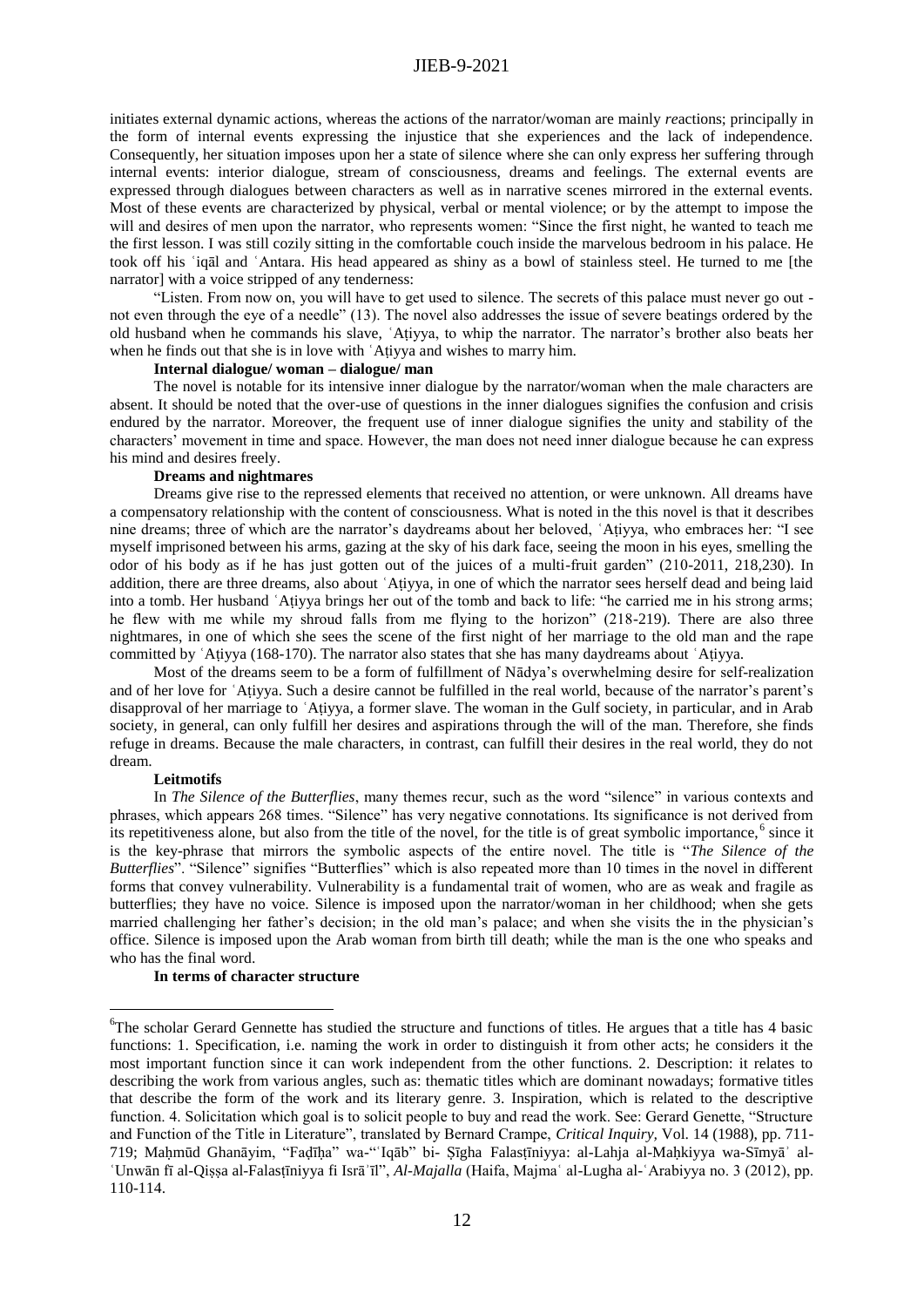## **Woman as antihero – man as hero**

1

.

The woman belongs to the category of the antihero, the man to that of the hero.<sup>7</sup> The Arab woman, in general, and the Gulf woman, in particular, can achieve her goals only insofar as the man allows her to. The man, in contrast, can achieve his goals thanks to the patriarchal authority that he inherits and is given by society. Thus, Nādya fails to achieve her dream of freedom and love and is properly identified as an antihero. In contrast, since the male characters achieve their goals, they are in effect 'heroes'.

Hence, the woman as antihero in in this novel is employed to provoke the reader's conscience, to confront the reader, male and female, with the status of the Arab woman, who is subject to the harshest kinds of exploitation, oppression, suppression and the denial of her most basic human rights.

#### **References**

Al-Mākirī, Muḥammad. Al-Shakl wal-Khiṭāb. Beirut, al-Markaz al-Thaqafī al-'Arabī, 1991.

Al-Shaykh, Ḥanān. Imraʾatān ʿalā Shāṭiʾ al-Baḥr. Beirut, Dār al- Ādāb, 2008.

'Azzām, Fu'ād. "Binā' al-Zaman fī Riwāyat Samt al-farāshāt li-Laylā 'Uthmān''. Al-Karmil – Abhāth fī al-Lugha al-ʿArabiyya (2013-2014), pp. 145-174.

Baldick, Chris. The Concise Oxford Dictionary of Literary Terms. Oxford: Oxford University Press, 1990.

Genette, Gérard. "The Structure and Function of the Title in Literature", Critical Inquiry 14: 4 (1988), 690-719.

Ghanāyim, Maḥmūd. "Faḍīḥa" wa-"ʿIqāb" bi- Ṣīgha Falasṭīniyya: al-Lahja al-Maḥkiyya wa-Sīmyāʾ al-ʿUnwān fī al-Qiṣṣa al-Falasṭīniyya fi Isrāʾīl". Al-Majalla no. 3 (Haifa, Majmaʿ al-Lugha al-ʿArabiyya (2012), pp. 109-130.

Ḥaydar, Ḥaydar. Shumūs al-Ghajar. (1st ed.). Damascus, Ward lil-Ṭibāʿa wa-al-Nashr, 1997.

Jayyusi, Salma Khadra. "Two Types of Hero in Contemporary Arabic Literature". Mundus Artium 10/1 (1977), 35-49.

Nawfal, Yūsuf. Qaḍāyā al-Fann al-Qaṣaṣī. Cairo, al-Maṭbaʿa al-ʿArabiyya al-Ḥadītha, 1977.

Ṭāha, Ibrāhīm. "Ṣurat al-Baṭal al-Ḥadīth fī Qiṣṣa li-Muḥammad ʿAlī Ṭāha". Al-Karmil – Abḥāth fī al-Lugha al-ʿArabiyya (1997-1998), pp. 301-3030.

Taha, Ibrahim. "The Power of the Title: Why Have You Left the Horse Alone by Mahmud Darwish". Journal of Arabic and Islamic Studies 3 (2000), pp. 66-83.

Taha, Ibrahim. "Heroism in Literature: A Semiotic Model". The American Journal of Semiotics 18 (2006), pp. 109-127.

 $7$  I have adopted Ibrahim Taha's five-part schema, situating characters in categories of hero/antihero. See: Ibrahim Taha: "The Image of the Modern Hero in Muhammad Ali Taha", 301-330. See also :Ibrahim Taha, «Heroism in Literature: A Semiotic Model», *The American Journal of Semiotics* 18 (2006), 110.

Some scholars distinguish between the hero and the antihero on the moral un-aesthetic level, since in many works, the main character is not morally noble; he disappoints us. So, we would consider him an antihero. See" Chris Baldick, *The Concise Oxford Dictionary of Literary Terms* (Oxford: Oxford University Press, 1990), 98.

Salma Khadra Jayyusi discusses the concept of the hero in modern Arabic literature. She maintains that the word "hero" covers a wide space, stretching from the "heroic" hero to the antihero, including the tragic, revolutionary, historic, expatriate and victim hero. However, in her study, she focuses on the heroic hero and the victim hero. See: Salma Khadra Jayyusi, "Two Types of Hero in Contemporarry Arabic Literature*", Mundus Artium* 10/1 (1977), 35-49.

Nawfal divides heroism into four types: 1. the positive hero. 2. The negative hero. 3. The failed hero. 4. The oppressed hero. He draws on the main theme or content of the text. See: Yūsuf Nawfal, *Qaḍāyā al-Fann al-Qaṣaṣī*, (Cairo, al-Maṭbaʿa al-ʿArabiyya al-Ḥadītha, 1977), pp. 52-64. In addition, Ibrahim Taha addresses these types by saying that "there is an indicative, logical and substantial contradiction between the words "hero" and "failed"/"victim". How can a failed character be a hero? Words such as "positive" and "negative" are mere adjectives that do not relate to the real and substantial meaning of heroism. See: Ibrahim Taha, "Heroism in Literature", p. 123.